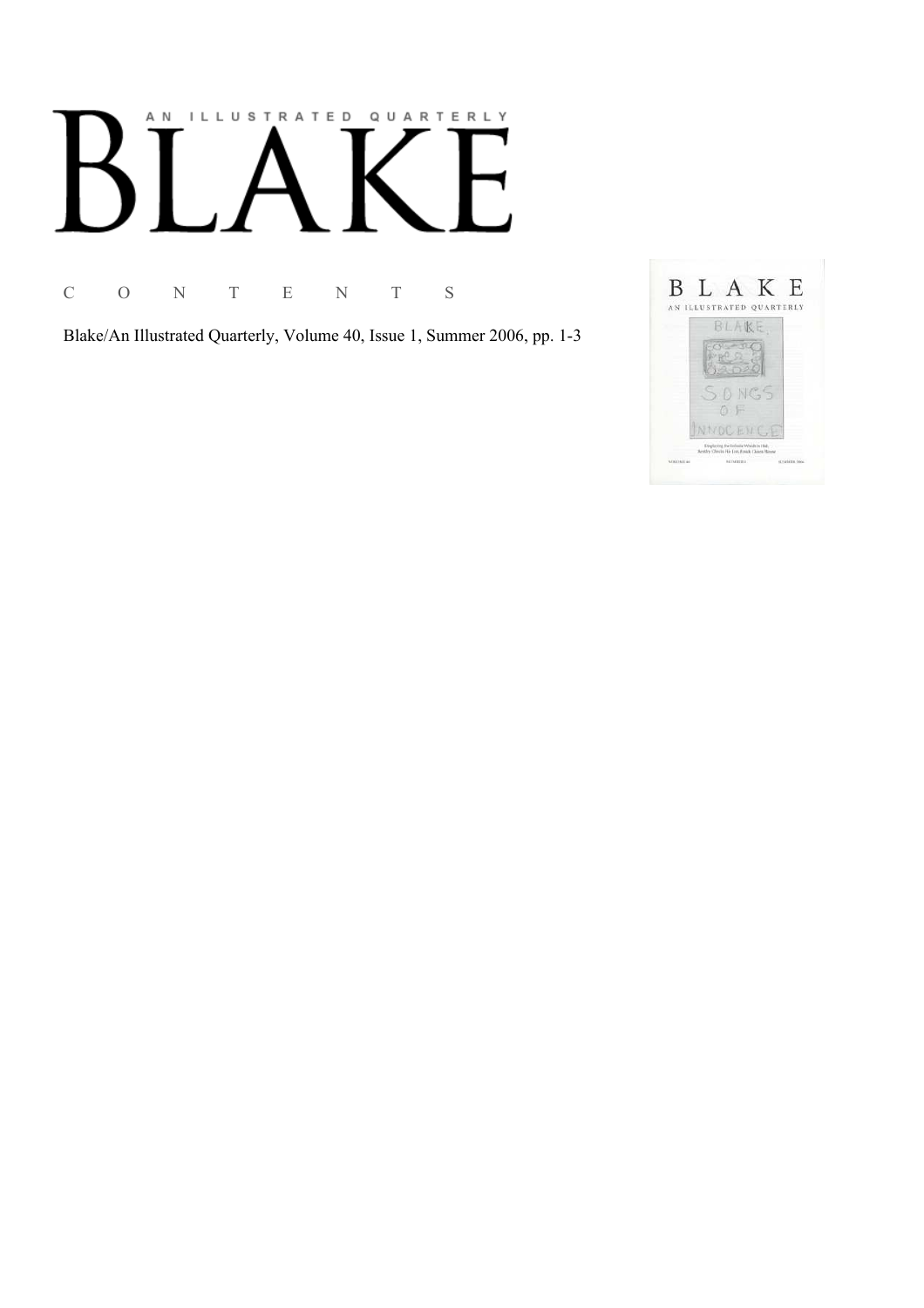## BLAK E

AN ILLUSTRATED QUARTERLY



Displaying the Infinite Which Is Hid: Bentley Checks His List, Essick Cleans House

VOLUME 40 NUMBER 1 SUMMER 2006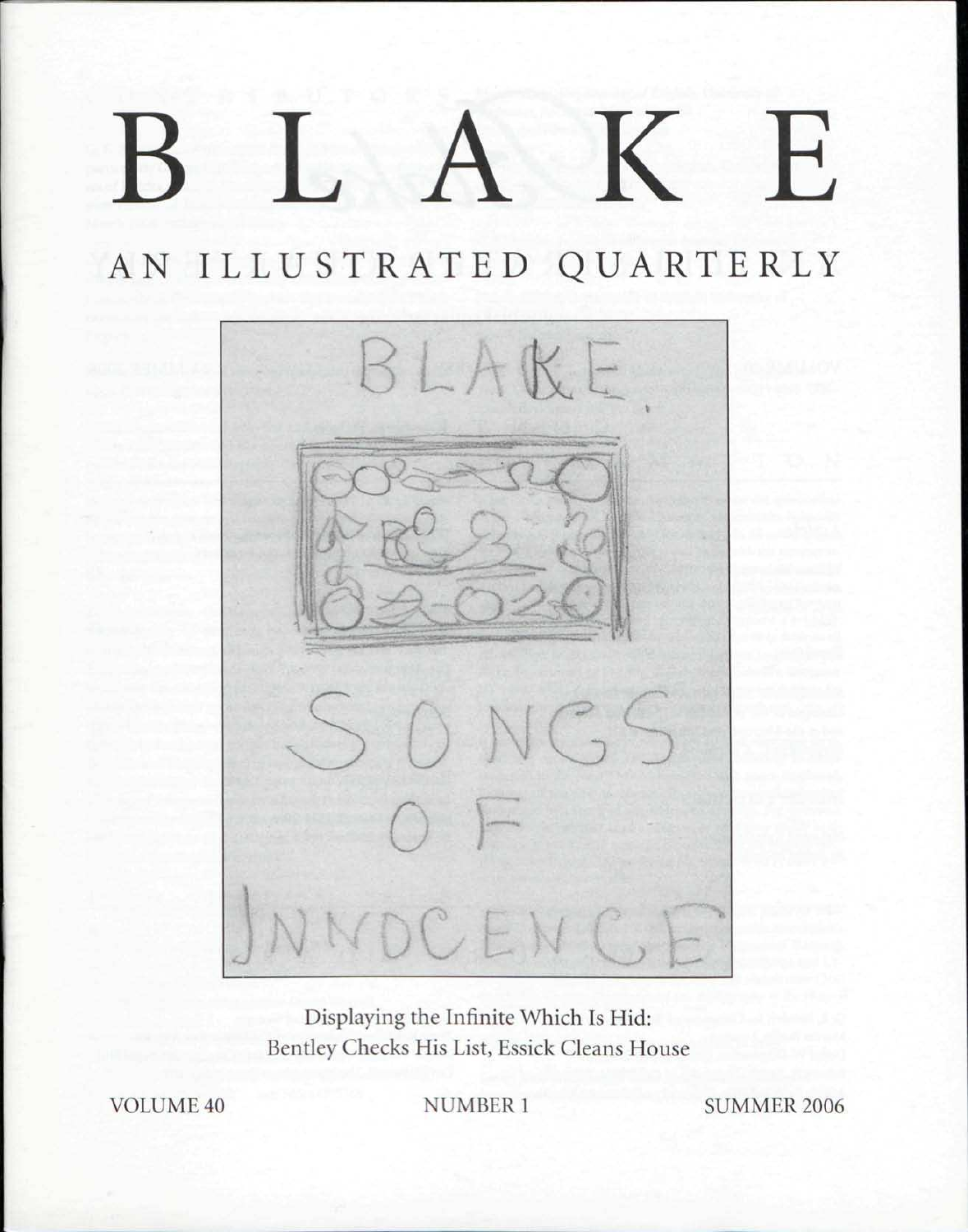

## AN ILLUSTRATED QUARTERLY

www.blakequarterly.org

VOLUME 40 NUMBER 1 SUMMER 2006

### C O N T E N T S

### Article

William Blake and His Circle: A Checklist of Publications and Discoveries in 2005 *By G. E. Bentley, jr.* 

### Review

*Samuel Palmer 1805-1881: Vision and Landscape,*  catalogue of the exhibition at the British Museum and at the Metropolitan Museum of Art *Reviewed by C. S. Matheson* 

### Minute Particulars

Blake and Kate Greenaway *By Robert N. Essick* 

## View of London Booksellers and Engravers *By David Groves*  Blake's Advent Birthday  $\overline{4}$ *By W. H. Stevenson*  Poem

"This Class of Impostors": Robert Cromek's

Eternity in Love *By David Bcttcridge* 

### Remembrance

Janet Adele Warner, 1931 -2006 *By Karen Mulballen* 

*46* 

*45* 

*45* 

*46* 

### ADVISOR Y BOAR D

*42* 

*44* 

G. E. Bentley, Jr., University of Toronto, retired Martin Butlin, London Detlef W. Dorrbecker, University of Trier Robert N. Essick, University of California, Riverside Angela Esterhammer, University of Western Ontario Nelson Hilton, University of Georgia Anne K. Mellor, University of California, Los Angeles Joseph Viscomi, University of North Carolina at Chapel Hill David Worrall, The Nottingham Trent University